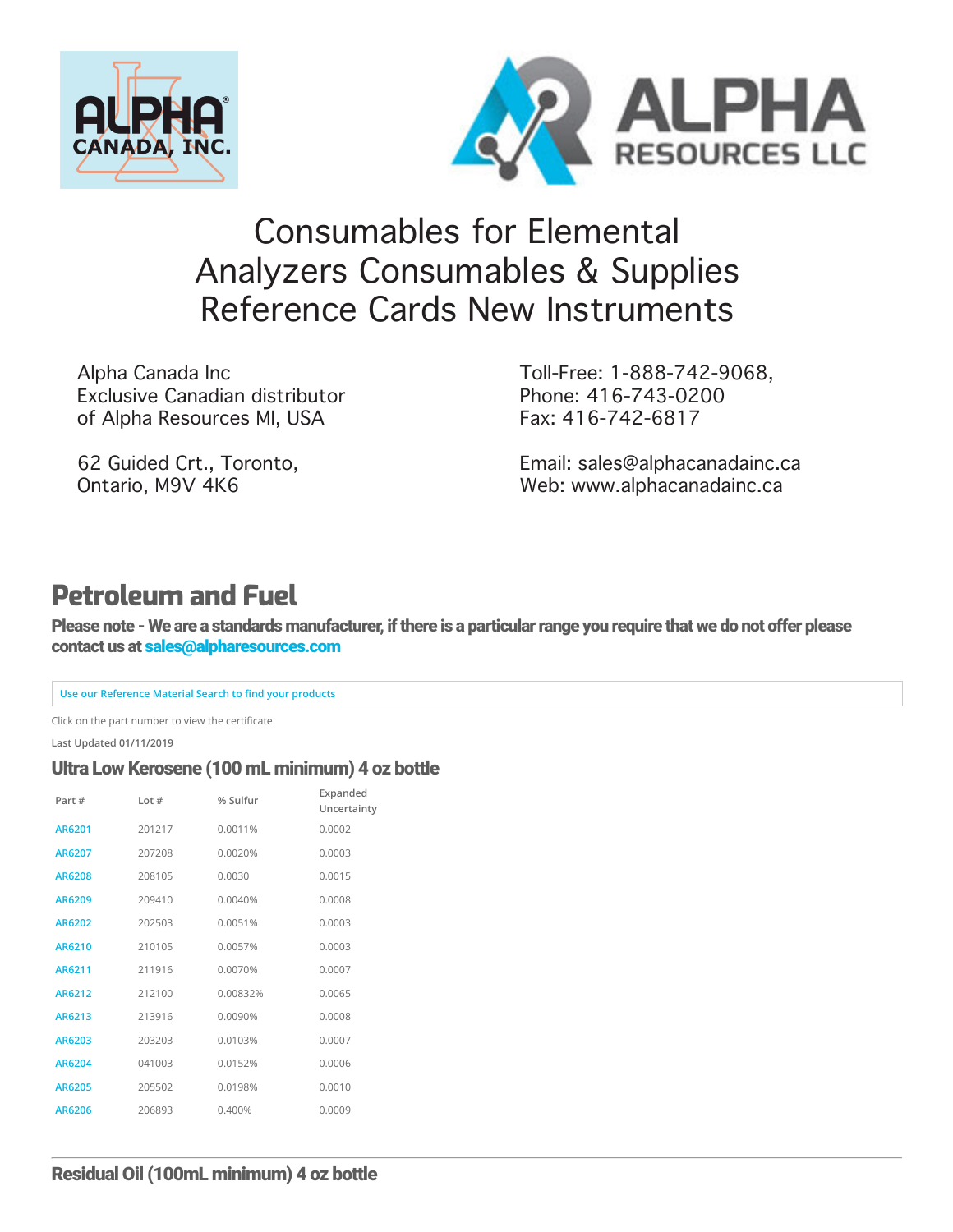| Part #        | Lot $#$ | % Sulfur | Expanded<br>Uncertainty |
|---------------|---------|----------|-------------------------|
| AR2891        | 891418  | 0.125%   | 0.015                   |
| AR2811        | 811606  | 0.1503%  | 0.0045                  |
| <b>AR2892</b> | 892716  | 0.200%   | 0.010                   |
| <b>AR2893</b> | 893515  | 0.30%    | 0.03                    |
| <b>AR2809</b> | 809606  | 0.346%   | 0.013                   |
| <b>AR2894</b> | 941017  | 0.403%   | 0.034                   |
| <b>AR2895</b> | 895418  | 0.51%    | 0.02                    |
| AR2812        | 812808  | 0.6113%  | 0.0332                  |
| <b>AR2896</b> | 896312  | 0.70%    | 0.03                    |
| AR2813        | 813915  | 0.78%    | 0.04                    |
| <b>AR2897</b> | 897510  | 0.898%   | 0.014                   |
| <b>AR2814</b> | 814417  | 1.02%    | 0.03                    |
| <b>AR2818</b> | 818411  | 1.49%    | 0.06                    |
| <b>AR2815</b> | 815918  | 1.98%    | 0.06                    |
| <b>AR2819</b> | 191214  | 2.50%    | 0.12                    |
| AR2816        | 161016  | 3.02%    | 0.15                    |
| <b>AR2898</b> | 898615  | 3.55%    | 0.16                    |
| <b>AR2817</b> | 817217  | 4.09%    | 0.1                     |
| <b>AR2899</b> | 899113  | 4.52     | 0.12                    |

# Crude Oil (100mL minimum) 4 oz bottle

| Part #        | Lot $#$ | % Sulfur | Expanded<br>Uncertainty |
|---------------|---------|----------|-------------------------|
| AR2941        | 941100  | 0.0102%  | 0.0009                  |
| AR2942        | 942100  | 0.0205%  | 0.0012                  |
| AR2943        | 943100  | 0.0313%  | 0.0023                  |
| <b>AR2944</b> | 944100  | 0.0415%  | 0.0028                  |
| AR2041        | 411213  | 0.053%   | 0.005                   |
| <b>AR2945</b> | 945100  | 0.0619%  | 0.0030                  |
| AR2946        | 946100  | 0.0720%  | 0.0034                  |
| <b>AR2947</b> | 947100  | 0.0824%  | 0.0045                  |
| <b>AR2948</b> | 948100  | 0.0925%  | 0.0044                  |
| <b>AR2042</b> | 042218  | 0.100%   | 0.010                   |
| AR2043        | 431216  | 0.22%    | 0.01                    |
| <b>AR2044</b> | 441208  | 0.41%    | 0.06                    |
| <b>AR2045</b> | 045111  | 0.619%   | 0.04                    |
| AR2046        | 046911  | 0.816%   | 0.052                   |
| <b>AR2047</b> | 471216  | 0.99%    | 0.04                    |
| <b>AR2048</b> | 481216  | 2.01%    | 0.05                    |
| <b>AR2049</b> | 491017  | 3.08%    | 0.14                    |
| <b>AR2050</b> | 050211  | 4.24%    | 0.41                    |
| AR2051        | 511012  | 5.56%    | 0.24                    |

# Kerosene (100mL minimum) 4 oz bottle

| Part#  | Lot#   | % Sulfur | Expanded<br>Uncertainty |
|--------|--------|----------|-------------------------|
| AR2849 | 849405 | < 0.001% |                         |
| AR2841 | 841103 | 0.0125%  | 0.0015                  |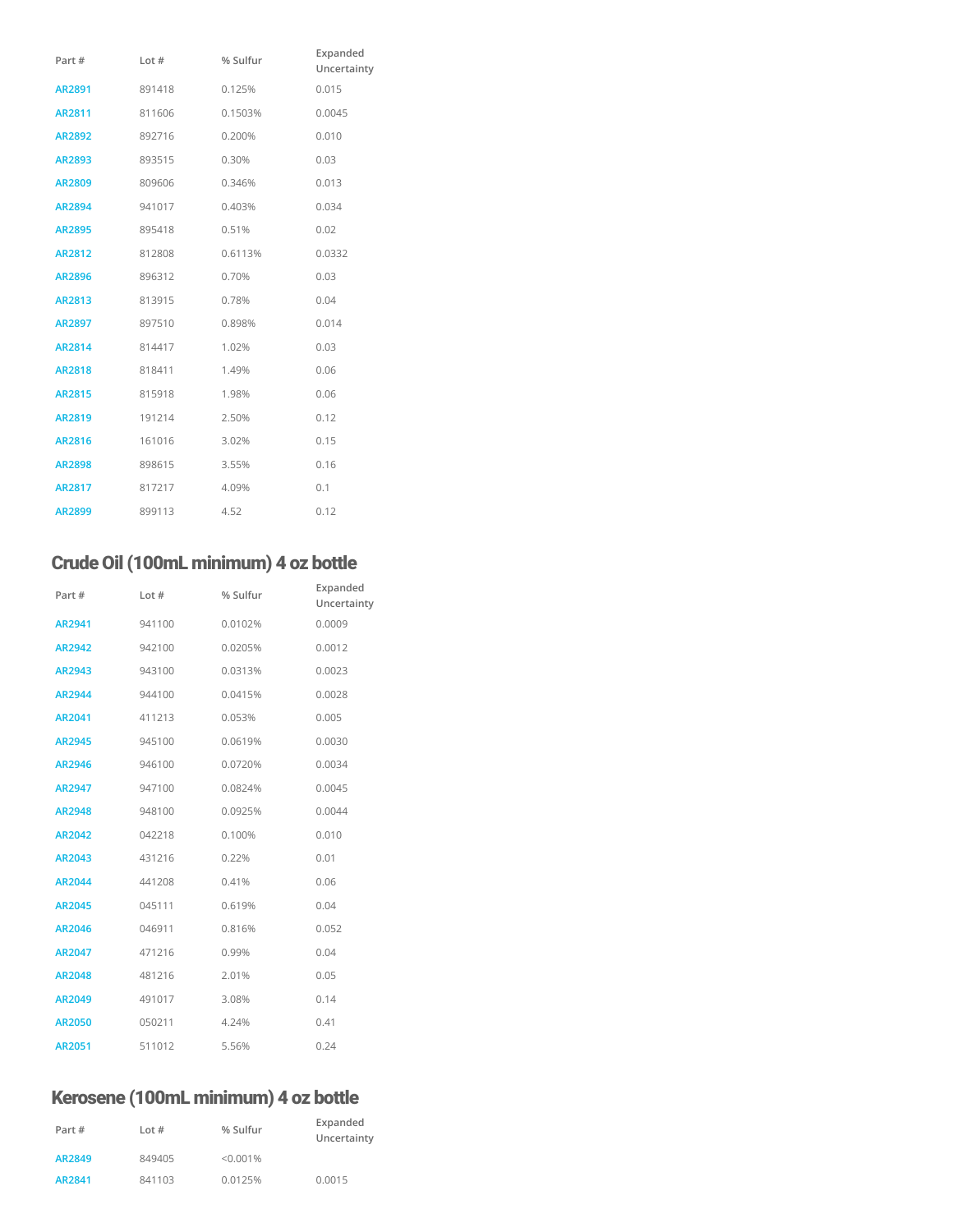| AR2951        | 951100 | 00211%  | 0.0019 |
|---------------|--------|---------|--------|
| AR2842        | 421213 | 0.029%  | 0.004  |
| AR2952        | 952100 | 0.0420% | 0.0051 |
| AR2843        | 843812 | 0.049%  | 0.002  |
| AR2953        | 953409 | 0.062%  | 0.007  |
| <b>AR2954</b> | 954610 | 0.071%  | 0.003  |
| AR2955        | 955100 | 0.0801% | 0.0016 |
| AR2956        | 956714 | 0.090%  | 0.004  |
| AR2844        | 844402 | 0.1313% | 0.0083 |
| AR2845        | 845103 | 0.1968% | 0.0070 |
| AR2846        | 461010 | 0.30%   | 0.02   |
| AR2847        | 847795 | 0395%   | 0.014  |
| AR2848        | 849498 | 0.505%  | 0.006  |

# JP Fuels (100mL mimimum) 4 oz bottle)

| Part#  | Lot $#$ | % Sulfur | Expanded<br>Uncertainty |
|--------|---------|----------|-------------------------|
| AR2921 | 9211200 | 0.0051%  | 0.0003                  |
| AR2922 | 221211  | 0.011%   | 0.002                   |
| AR2923 | 923902  | 0.0198%  | 0.0006                  |
| AR2924 | 924807  | 0.0300%  | 0.0016                  |
| AR2925 | 9251099 | 0.0433%  | 0.0027                  |
| AR2926 | 926614  | 0.050%   | 0.002                   |
| AR2927 | 927111  | 0.062    | 0.009                   |
| AR2928 | 928813  | 0.093    | 0.003                   |

# High Viscosity Residual Oil (100mL minimum) 4 oz bottle

| Part # | Lot $#$ | % Sulfur | Expanded<br>Uncertainty |
|--------|---------|----------|-------------------------|
| AR3181 | 893405  | 0.292%   | 0.11                    |
| AR3182 | 971003  | 0.9037%  | 0.0320                  |

# Nitrogen in Crude Oil (100mL minimum) 4 oz bottle

| Part#  | Lot $#$  | Nitrogen |
|--------|----------|----------|
| AR3032 | CRU70792 | 67 ppm   |
| AR3033 | 033494   | 749 ppm  |
| AR3034 | 034494   | 1641 ppm |

# Waste Oil (50mL minimum) 2 oz bottle

| Part#  | Lot $#$ | Chlorine                             | Chromium       |                | Lead           |
|--------|---------|--------------------------------------|----------------|----------------|----------------|
| AR3161 | 161411  | $506 \mu g/g$                        | $5.07 \mu g/g$ |                | 49.8 µg/g      |
| AR3162 | 621010  | $1013 \mu g/g$                       | $9.8 \mu g/g$  |                | $98.7 \mu g/g$ |
| AR3163 | 163398  | $1898 \mu g/g$                       | $20.7 \mu g/g$ |                | 210.2µg/g      |
|        |         | Waste Oil (50mL minimum) 2 oz bottle |                |                |                |
| Part # |         | Lot#                                 |                | Arsenic        |                |
| AR3171 |         | 1711198                              |                | $2.0 \mu g/g$  |                |
| AR3172 |         | 1721198                              |                | $4.2 \mu g/g$  |                |
| AR3173 |         | 1731198                              |                | $10.5 \mu g/g$ |                |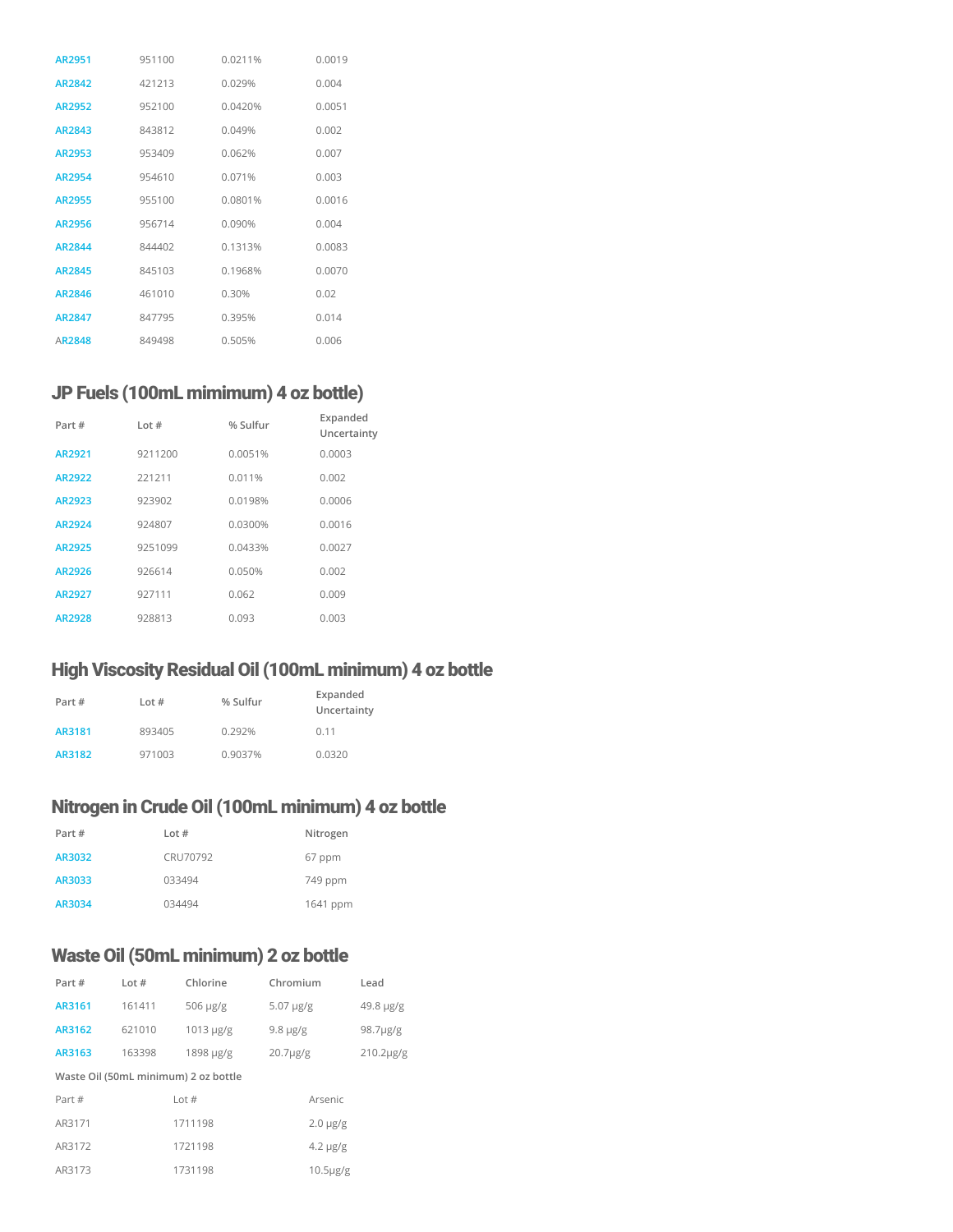# Ultimate Residual Fuel Oil (100mL minimum) 4 oz bottle

| AR1622     | Lot $#622318$      |
|------------|--------------------|
| % Sulfur   | 2.01               |
| % Carbon   | 86.34              |
| % Hydrogen | 11.95              |
| % Nitrogen | 0.16               |
| Gross BTU  | 18,861             |
| Iron       | $(9.9) \mu g/g$    |
| Nickel     | $2.39 \mu g/g$     |
| Silicon    | $< 0.01 \mu g/g$   |
| Copper     | $< 0.01 \,\mu g/g$ |
| Sodium     | (2.6)              |

( ) Reference Only

# Chlorine in Paraffin Oil (100mL minimum) 4 oz bottle

| Part#         | Int#   | Concentration |
|---------------|--------|---------------|
| AR2004        | 004595 | 0.0009%       |
| AR2005        | 005595 | 0.012%        |
| AR2006        | 006994 | 0.051%        |
| AR2007        | 007595 | 0.122%        |
| <b>AR2008</b> | 008708 | 0.200%        |
| AR2009        | 009998 | 04462%        |
| AR2010        | 010697 | 0.5605%       |
| AR2011        | 011117 | 1.00%         |
| AR2012        | 012111 | 1.95%         |
| AR2013        | 013515 | 3.06%         |
| AR2014        | 014515 | 3.98%         |
| AR2015        | 015709 | 5.04%         |

# Lube Oil (100mL minimum) 4 oz bottle

| Part#         | Lot#    | % Sulfur | Expanded<br>Uncertainty |
|---------------|---------|----------|-------------------------|
| <b>AR2838</b> | 381016  | 0.0100%  | 0.0012                  |
| AR2931        | 9311299 | 0.0207%  | 0.0009                  |
| AR2932        | 9321299 | 0.0524%  | 0.0015                  |
| AR2831        | 831996  | 0.073%   | 0.002                   |
| AR2933        | 933213  | 0.0805%  | 0.002                   |
| AR2934        | 934816  | 0.10     | 0.01                    |
| AR2832        | 832606  | 0.230%   | 0.004                   |
| <b>AR2935</b> | 935118  | 0.350%   | 0.020                   |
| <b>AR2833</b> | 833111  | 0.511%   | 0.04                    |
| AR2834        | 834596  | 0.753%   | 0.014                   |
| AR2936        | 936614  | 0.87%    | 0.05                    |
| <b>AR2835</b> | 835411  | 1.00%    | 0.10                    |
| AR2937        | 371218  | 1.50%    | 0.06                    |
| AR2836        | 836616  | 2.00%    | 0.10                    |
| <b>AR2938</b> | 9381299 | 2.5162%  | 0.0326                  |
| <b>AR2839</b> | 839202  | 3.020%   | 0.050                   |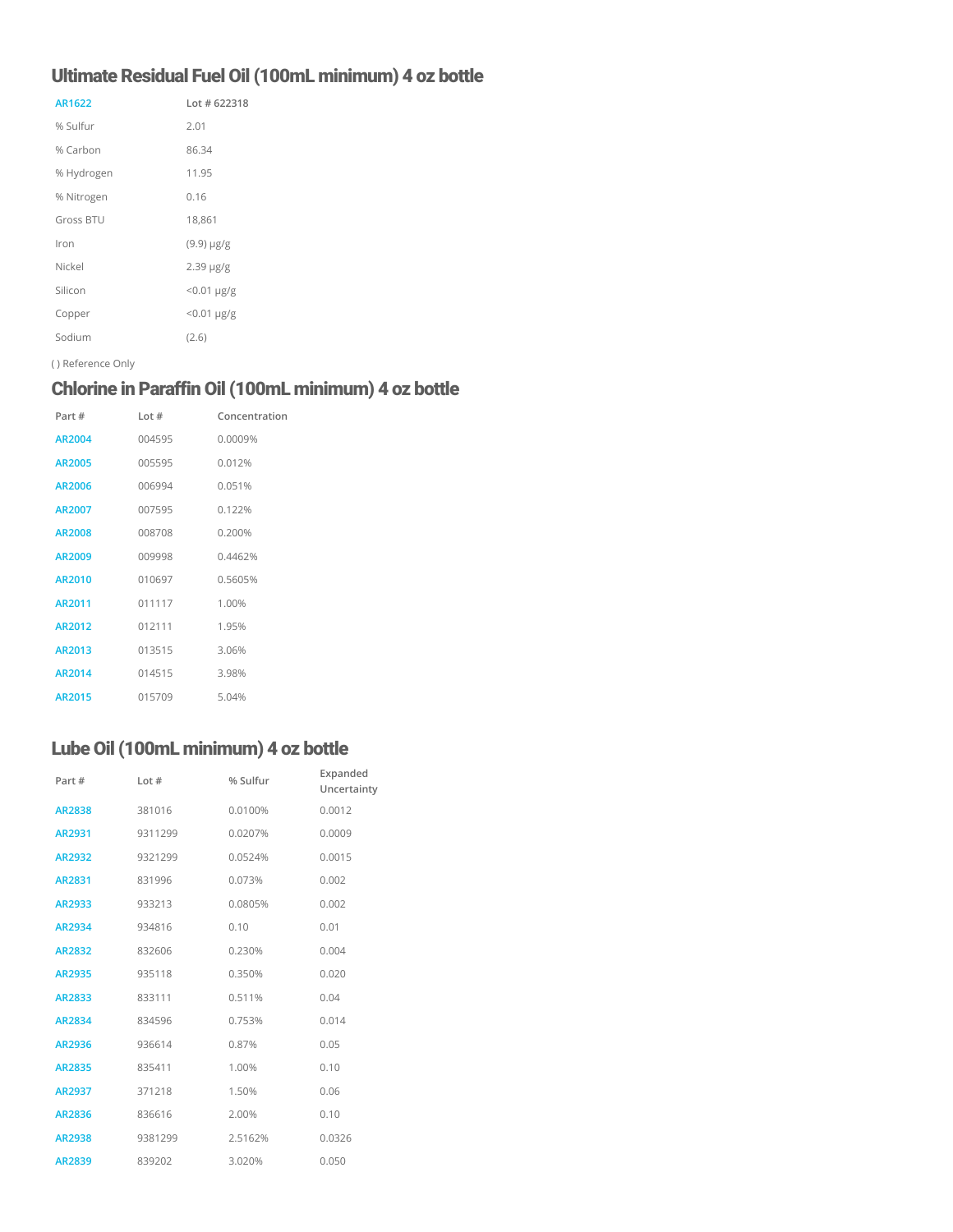| AR2939        | 939508  | 3.500% | 0.175 |
|---------------|---------|--------|-------|
| AR2837        | 371010  | 4.07%  | 0.32  |
| AR2857        | 8571099 | 5.010% | 0.018 |
| <b>AR2858</b> | 8581099 | 6.043% | 0.037 |

#### Sulfur & Chlorine in Lube Oil Heavy Concentrations (100mL **matrices and Sulfur August** 2011) 4 oz bottle

| Part#  | Lot#   | % Sulfur | % Chlorine |
|--------|--------|----------|------------|
| AR3501 | 501213 | 7.00     | 4.00       |
| AR3502 | 502408 | 5.00     | 2.00       |
| AR3503 | 031008 | 4.00     | 7.00       |
| AR3504 | 504508 | 2.00     | 5.00       |
| AR3505 | 505317 | 1.00     | 0.50       |
| AR3506 | 061008 | 0.50     | 1.00       |
| AR3507 | 507194 | < 0.0001 | < 0.0001   |
| AR3513 | 513218 | 0.030    | 0.030      |

# Ultra Low #2 Diesel Oil (100mL minimum) 4 oz bottle

| Part#         | Lot $#$ | % Sulfur  | Expanded<br>Uncertainty |
|---------------|---------|-----------|-------------------------|
| <b>AR2868</b> | 868113  | < 0.0001% |                         |
| <b>AR2882</b> | 821109  | 0.00048%  | 0.6                     |
| <b>AR2881</b> | 811109  | 0.0010%   | 0.0001                  |
| <b>AR2869</b> | 869910  | 0.0021%   | 0.0003                  |
| <b>AR2879</b> | 791109  | 0.0025    | 0.0002                  |
| <b>AR2878</b> | 878813  | 0.0049%   | 0.0004                  |
| AR2871        | 711015  | 0.0105%   | 0.0012                  |
| AR2872        | 872606  | 0.0207%   | 0.0014                  |
| AR2873        | 873217  | 0.030%    | 0.001                   |
| AR2874        | 874814  | 0.040%    | 0.002                   |
| <b>AR2875</b> | 751218  | 0.049%    | 0.002                   |
| <b>AR2865</b> | 651210  | 0.0600%   | 0.0045                  |
| AR2876        | 761211  | 0.069%    | 0.002                   |
| <b>AR2866</b> | 866103  | 0.0786%   | 0.0052                  |
| <b>AR2867</b> | 867613  | 0.089%    | 0.005                   |
| <b>AR2877</b> | 877405  | 0.1055%   | 0.0045                  |

# #2 Diesel Oil (100mL minimum) 4 oz bottle

| Part#         | Lot#   | Expanded<br>% Sulfur<br>Uncertainty |        |  |  |
|---------------|--------|-------------------------------------|--------|--|--|
| AR2821        | 821516 | 0.150%                              | 0.010  |  |  |
| AR2961        | 961402 | 0.2060%                             | 0.0094 |  |  |
| <b>AR2822</b> | 822613 | 0.305%                              | 0.010  |  |  |
| AR2962        | 962113 | 0.40%                               | 0.02   |  |  |
| AR2823        | 823413 | 0.53%                               | 0.03   |  |  |
| AR2963        | 631211 | 0.61%                               | 0.02   |  |  |
| AR2824        | 824714 | 0.70%                               | 0.02   |  |  |
| AR2964        | 964402 | 0.808%                              | 0.0300 |  |  |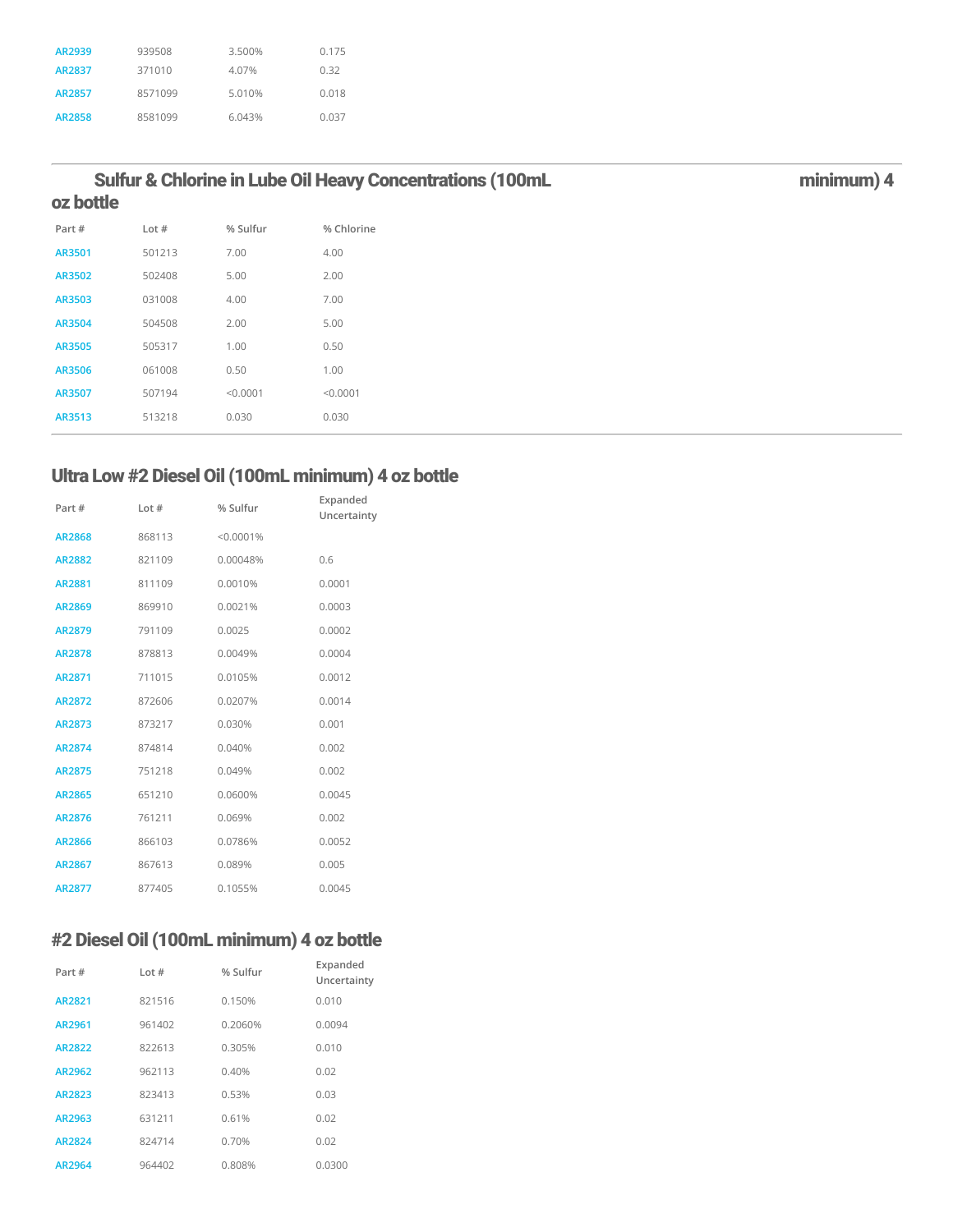| AR2965        | 965106 | 0.8530% | 0.300 |
|---------------|--------|---------|-------|
| AR2825        | 825417 | 1.01%   | 0.02  |
| AR2826        | 826313 | 1.50%   | 0.08  |
| AR2827        | 827606 | 1.867%  | 0.075 |
| <b>AR2828</b> | 281012 | 2.53%   | 0.12  |
| AR2829        | 829119 | 2.96%   | 0.11  |

### Desulfurized Hydrocarbon Standards (100mL minimum) 4 oz bottle

| Part#  | Lot#   | Matrix       | % Sulfur |
|--------|--------|--------------|----------|
| AR3116 | 116995 | Isooctane    | < 0.0001 |
| AR3117 | 117995 | Kerosene     | < 0.0001 |
| AR3118 | 118995 | #1 Diesel    | < 0.0001 |
| AR3119 | 119995 | #2 Diesel    | < 0.0001 |
| AR3120 | SUP95  | Paraffin Oil | < 0.0001 |
| AR3121 | 121915 | Gasoline     | < 0.0001 |

# Sulfur in Isooctane (100mL minimum) 4 oz bottle

| Part#  | Lot $#$ | Concentration µg/g<br>Sulfur | Expanded<br>Uncertainty |
|--------|---------|------------------------------|-------------------------|
| AR3101 | 101310  | 0.9                          | 0.3                     |
| AR3102 | 102995  | 4.7                          | 0.8                     |
| AR3103 | 103995  | 12.4                         | 1.4                     |
| AR3104 | 104995  | 28.6                         | 2.4                     |
| AR3105 | 105995  | 52.1                         | 3.8                     |

#### Sulfur in Gasoline (100mL minimum) 4 oz bottle

| Part #        | Lot $#$  | % Sulfur |
|---------------|----------|----------|
| AR3001        | 011218   | 0.0001   |
| AR3002        | 002910   | 0.0052   |
| AR3003        | 003910   | 0.0103   |
| AR3004        | 041015   | 0.0308   |
| <b>AR3005</b> | 050417   | 0.0500   |
| AR3006        | 006312   | 0.0703   |
| AR3007        | 007910   | 0.0908   |
| AR3008        | 081214   | 0.119    |
| AR3009        | Sold Out | (0.2000) |
| AR3011        | 011217   |          |
| AR3012        | 012117   | 0.0000   |
| AR3013        | 013117   | 0.0010   |
| AR3014        | 014117   | 0.0015   |
| AR3015        | 015117   | 0.0020   |

# Viscosity Standards (100mL minimum) 4 oz bottle

| Part#  | Lot $#$ | Matrix    | Viscosity       |
|--------|---------|-----------|-----------------|
| AR3028 | 028893  | #1 Diesel | 2.43 cSt @ 40°C |
| AR3029 | 029893  | #2 Diesel | 2.88 cSt @ 40°C |
| AR3030 | 030893  | IP 8      | 5.6 cSt @ -20°C |
| AR3031 | 031893  | Kerosene  | 1.33 cSt @ 40°C |

## Ultimate Oil Analysis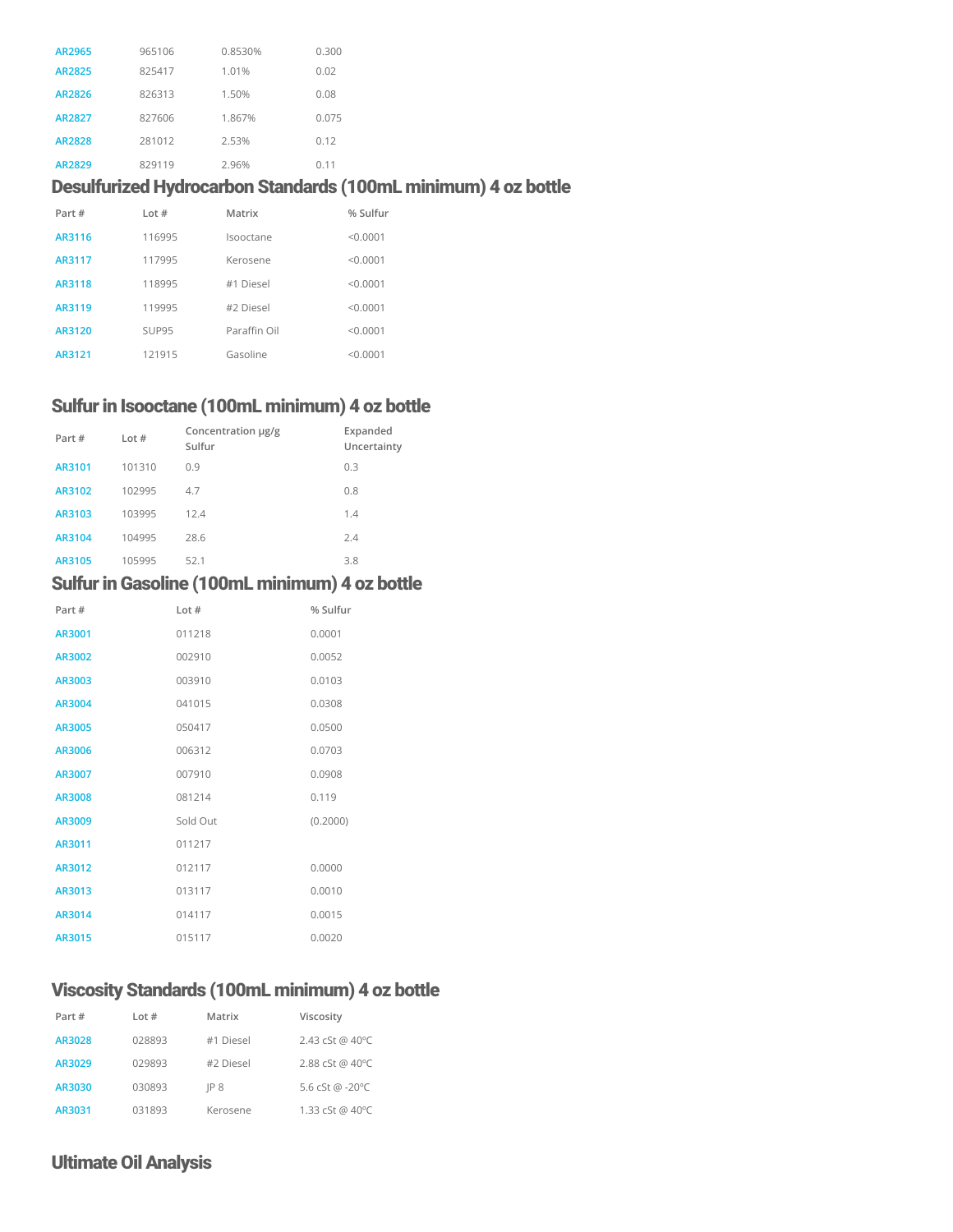| 500 mL<br>bottle<br>Part # | 118mL<br>bottle<br>Part # | Lot $#$   | Oil Type                             | Fe<br>(ppm) | Ni<br>(ppm) | V<br>(ppm) | Si<br>(ppm) | Cu<br>(ppm) | Na<br>(ppm) |
|----------------------------|---------------------------|-----------|--------------------------------------|-------------|-------------|------------|-------------|-------------|-------------|
| AR2070                     | <b>AR2070S</b>            | CRU70792  | Wyoming Sweet Crude 1.94             |             | 0.92        | 0.39       | 0.42        | 0.82        | 2.74        |
| AR2071                     | AR2071S                   |           | EKO711192 North Sea Sweet Crude 4.33 |             | 2.24        | 1.91       | 1.05        | 0.1         | 5.76        |
| AR2072                     | <b>AR2072S</b>            | ANS721292 | Alaska North Slope<br>Crude          | 4.6         | 16.9        | 43.6       | 1.3         | 0.3         | 2.6         |
| AR2078                     | <b>AR2078S</b>            | BNM78792  | Vacuum Gas Oil                       | 0.18        | 0.055       | 0.13       | 0.15        | 0.14        | 0.87        |

| Part # | Part # | Lot $#$                  | Oil Type                      | API<br>$60^\circ$ F | Organic<br>Cl ppm | <b>CI</b><br>ppm | Total Benzene<br>weight<br>$\frac{0}{0}$ | Nitrogen<br>ppm | Sulfur<br>Weight<br>$\frac{0}{0}$ | Salt<br>lb/Mbbls | Carbon<br>weight<br>$\frac{0}{0}$ |
|--------|--------|--------------------------|-------------------------------|---------------------|-------------------|------------------|------------------------------------------|-----------------|-----------------------------------|------------------|-----------------------------------|
|        |        | AR2070 AR2070S CRU70792  | <b>Wyoming Sweet</b><br>Crude |                     | < 1.0             | 3.16             | 0.42                                     | 67.00           | 0.082                             | 0.75             |                                   |
| AR2071 |        | AR2071S EKO711192        | North Sea Sweet<br>Crude      | 39.75               | < 1.00            | 0.18             | 0.37                                     | 749.90          | 0.175                             | 2.53             |                                   |
|        |        | AR2072 AR2072S ANS721292 | Alaska North<br>Slope Crude   | 28.2                |                   | 1.50             | 0.18                                     | 1780.00         | 1.15                              | 2.8              |                                   |
|        |        | AR2078 AR2078S BNM78792  | Vacuum Gas Oil                | 20.20               |                   |                  |                                          | 438.80          | 0.342                             |                  | 0.0386                            |

# Ultimate Oil Analysis Plus Distillation Distillation (°F)

| Part # | Lot $#$   | Oil Type       | Contents | IBP1 5      |         | 10        | 20    | 30    | 40  | 50          | 60  |
|--------|-----------|----------------|----------|-------------|---------|-----------|-------|-------|-----|-------------|-----|
| AR2074 | 074513    | Kerosine (K-1) | 500mL    | 369         | 391 399 |           | 409   | 418   | 427 | 435         | 446 |
| AR2075 | 751015    | #2 Diesel      | 500mL    | 363 417 437 |         |           | 459   | 476   |     | 495 510 526 |     |
| AR2076 | CRU761292 | #1 Diesel      | 500mL    | 455         |         | 468 471.6 | 476.8 | 482.4 | 486 | 490         | 495 |

# Distillation (ºF) Continued from Above

| Part # | Lot $#$    | Oil Type       | Contents | 70  | 80  | 90  | 95  | EP  |
|--------|------------|----------------|----------|-----|-----|-----|-----|-----|
| AR2074 | 074513     | Kerosine (K-1) | 500mL    | 454 | 467 | 486 | 503 | 523 |
| AR2075 | 075300S288 | #2 Diesel      | 500mL    | 544 | 566 | 595 | 619 | 635 |
| AR2076 | CRU761292  | #1 Diesel      | 500mL    | 501 | 508 | 520 |     | 549 |

| Part # Lot # |                             | Oil Type Contents $\frac{API}{60^{\circ}F}$ ConCarbon Cetane Cloud Pour |       |      |                                    |      |                  |              | Sulfur<br>Weight<br>%) | Viscosity<br>cSt | Flast<br>Pt.<br>(°F) |
|--------------|-----------------------------|-------------------------------------------------------------------------|-------|------|------------------------------------|------|------------------|--------------|------------------------|------------------|----------------------|
|              | AR2074 074513               | Kerosine (K-<br>1) 600mL 40.2 < 0.1 44.3 -48°C                          |       |      |                                    |      |                  | -53°C        | 0.0006                 | 1.69@ °40C 138   |                      |
|              | AR2075 075300S288 #2 Diesel |                                                                         | 500mL | 35.1 | $\leq 0.01$ - 10.6°F -7.2°F 0.0379 |      |                  |              |                        | 2.67 @<br>100°C  | 162.0                |
|              | AR2076 CRU761292            | #1 Diesel                                                               | 500mL | 47.0 | 0.025                              | 66.7 | $19.6^{\circ}$ F | 20.0°F 0.003 |                        | 2.49@<br>100°C   | 219.0                |

# C, H, N,S, BTU Standards (100mL minimum) 4 oz bottle

| Part #       | Lot $#$ | Description            | % Carbon | % Hydrogen | % Nitrogen | % Sulfur | Gross<br>BTU/Pound |
|--------------|---------|------------------------|----------|------------|------------|----------|--------------------|
| <b>AR000</b> | 000513  | Paraffin Oil Standard  | 85.80    | 14.20      | < 0.0001   | < 0.0001 | 19.888             |
| <b>AR100</b> | 100614  | Residual Oil Standard  | 88.0     | 10.1       | 0.19       | 0.93     | 18,408             |
| <b>AR150</b> | 150614  | Residual Oil Standard  | 89.0     | 10.29      | 0.018      | 0.26     | 18.514             |
| <b>AR327</b> | 271009  | Kerosene Standard      | 85.47    | 13.97      | 0.0002     | 0.136    | 19.730             |
| AR330        | 330903  | #2 Diesel Oil Standard | 87.05    | 13.08      | 0.0098     | 0.034    | 19,418             |

#### Engine Oils (100mL minimum) 4 oz bottle

| Part # Lot #% Ash % Zn % Ca % Mg % P % S ASTM D2896 Viscosity Viscosity |  |
|-------------------------------------------------------------------------|--|
|-------------------------------------------------------------------------|--|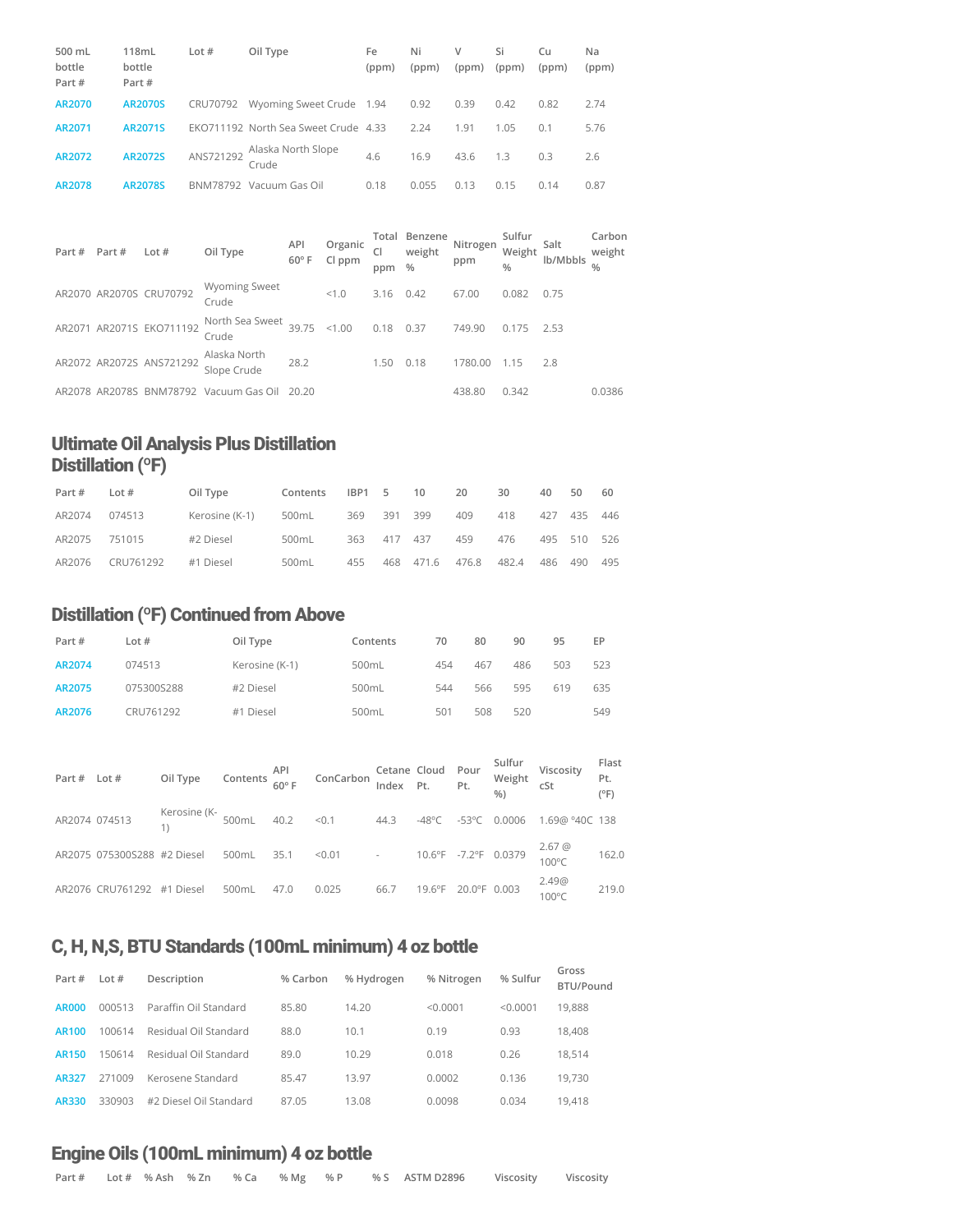|        |      |      |         |         |         |         |             | Base Number      | (cSt 100°C) | $(cSt/40^{\circ}C)$ |
|--------|------|------|---------|---------|---------|---------|-------------|------------------|-------------|---------------------|
| AR6301 | AA   | 0.05 | < 0.001 | < 0.001 | < 0.001 | < 0.001 |             | $0.29$ 2.42      | 12.25       | 119.2               |
| AR6302 | EO   | 0.22 | 0.122   | 0.0005  | 0.0005  | 0.103   | $0.22$ 2.83 |                  | 12.56       | 124.87              |
| AR6303 | 100  | 0.83 | 0.101   | 0.009   | 0.105   | 0.084   |             | $0.40\quad 5.42$ | 11.44       | 102.70              |
| AR6304 | LDO. | 0.81 | 0.119   | 0.058   | 0.087   | 0.095   |             | $0.56$ 6.27      | 12.81       | 73.51               |
| AR6305 | 300  | 0.78 | 0.155   | 0.168   | 0.052   | 0.126   | 0.57        | 7.07             | 11.52       | 98.74               |

## Nitrogen in Vacuum Gas Oil (100mL minimum 4 oz bottle)

| Part # | Int#    | Concentration     |
|--------|---------|-------------------|
| AR3151 | 151995  | $1.05 \mu g/g$    |
| AR3152 | 152697  | $5.15 \mu g/g$    |
| AR3153 | 153798  | $10.01 \,\mu g/g$ |
| AR3154 | 154995  | 26.37 µg/g        |
| AR3155 | 155610  | $49 \mu g/g$      |
| AR3156 | 156414  | $90 \mu g/g$      |
| AR3157 | 1571296 | 432 µg/g          |

#### High Sulfur Residual Oil (100mL minimum) 4 oz bottle

| Part#         | Lot#   | % Sulfur | Expanded<br>Uncertainty |
|---------------|--------|----------|-------------------------|
| <b>AR2859</b> | 591108 | 5.00%    | 0.12                    |
| AR2861        | 861514 | 5.90%    | 0.12                    |
| AR2862        | 862909 | 9.86%    | 0.62                    |
| AR2863        | 863917 | 20.00%   | 0.43                    |
| AR2864        | 864708 | 30.00%   | 2.10                    |

# Vacuum Gas Oil (100mL minimum) 4 oz bottle

| AR2077         | Lot # CR771092 |
|----------------|----------------|
| Sulfur (wt%)   | 0.45           |
| Nitrogen (ppm) | 1267           |

#### Low Sulfur Lube Oil (100mL minimum) 4 oz bottle

| Part#  | Lot $#$ | % Sulfur | Expanded<br>Uncertainty |
|--------|---------|----------|-------------------------|
| AR3521 | 5111093 | < 0.0001 |                         |
| AR3522 | 522595  | 0.0036   | 0.0006                  |
| AR3523 | 523595  | 0.0052   | 0.0004                  |
| AR3524 | 524701  | 0.011    | 0.002                   |
| AR3525 | 5251193 | 0.021    | 0.002                   |
| AR3526 | 526215  | 0.031    | 0.006                   |
| AR3527 | 5271193 | 0.041    | 0.004                   |
| AR3528 | 528398  | 0.0505   | 0.0016                  |
|        |         |          |                         |

# Heavy Lube Oil V, Ni, S (50mL minimum) 2 oz bottle

| Part # | Lot $#$ | ppm V | ppm Ni | % S  |
|--------|---------|-------|--------|------|
| AR2901 | 9011196 | 407   | 75     | 4.25 |
| AR2902 | 902695  | 271   | 50     | 3.11 |